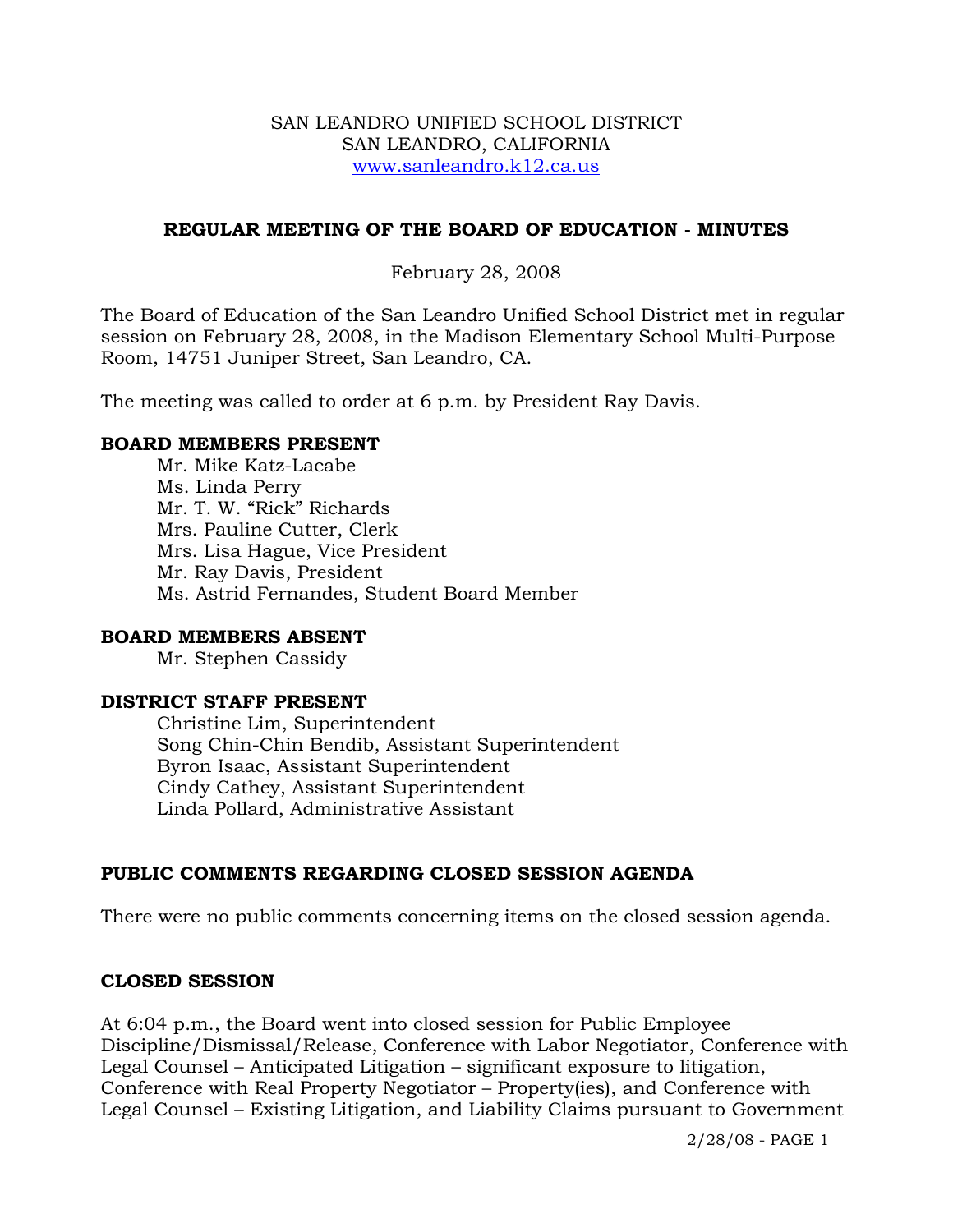Code Sections 54957, 54957.6, 54956.(b), 54956.8, and 54956.9, and 54956.65. The closed session was adjourned at 7:10 p.m.

The Board returned to open session at 7:25 p.m. with the Pledge of Allegiance to the Flag. President Davis said the Board had been in closed session and had taken the following action:

> • On a motion made by Mr. Katz and seconded by Mr. Richards, the Board rejected Liability Claim #4104-08-00017-01-02 by a 6-0 vote. Mr. Cassidy was absent.

# **APPROVAL OF AGENDA**

On a motion made by Mr. Richards and seconded by Ms. Perry, the Board approved the agenda for the regular meeting of February 28, 2008, by a 6-0 vote. Mr. Cassidy was absent.

**REPORTS** Parks & Recreation Commission Report: Juan Manuel Martinez, San Leandro Unified School District Representative, presented a video recording of his report from Bonaire and Warden Parks, two of the City's 23 parks, which provide recreation amenities for nearby residents and community members. He plans on continuing to visit and share with the Board the extensive park system of San Leandro.

> He also reported that the City is continuing to work on developing a dog park.

# **PRESENTATIONS**

- \* A Certificate of Commendation was presented to Alyssa Felicitas for being selected as Eden Area Regional Occupational Program (ROP) "Student of the Month" for February 2008 in the Business and Finance Academy at San Leandro High School.
- \* Members of the San Leandro High School Academy of Business and Finance, Brian Lee, Tarah Bituin, Mais Estropia, presented their marketing research project, "Green Marketing Campaign", to improve organizations practices. The group selected San Leandro High School for the project in hopes to improve the practices of students and staff and to increase the awareness of the environment. The students will be competing at the state DECA International competition the first weekend in March.

# **PUBLIC TESTIMONY ON NON-AGENDA ITEMS**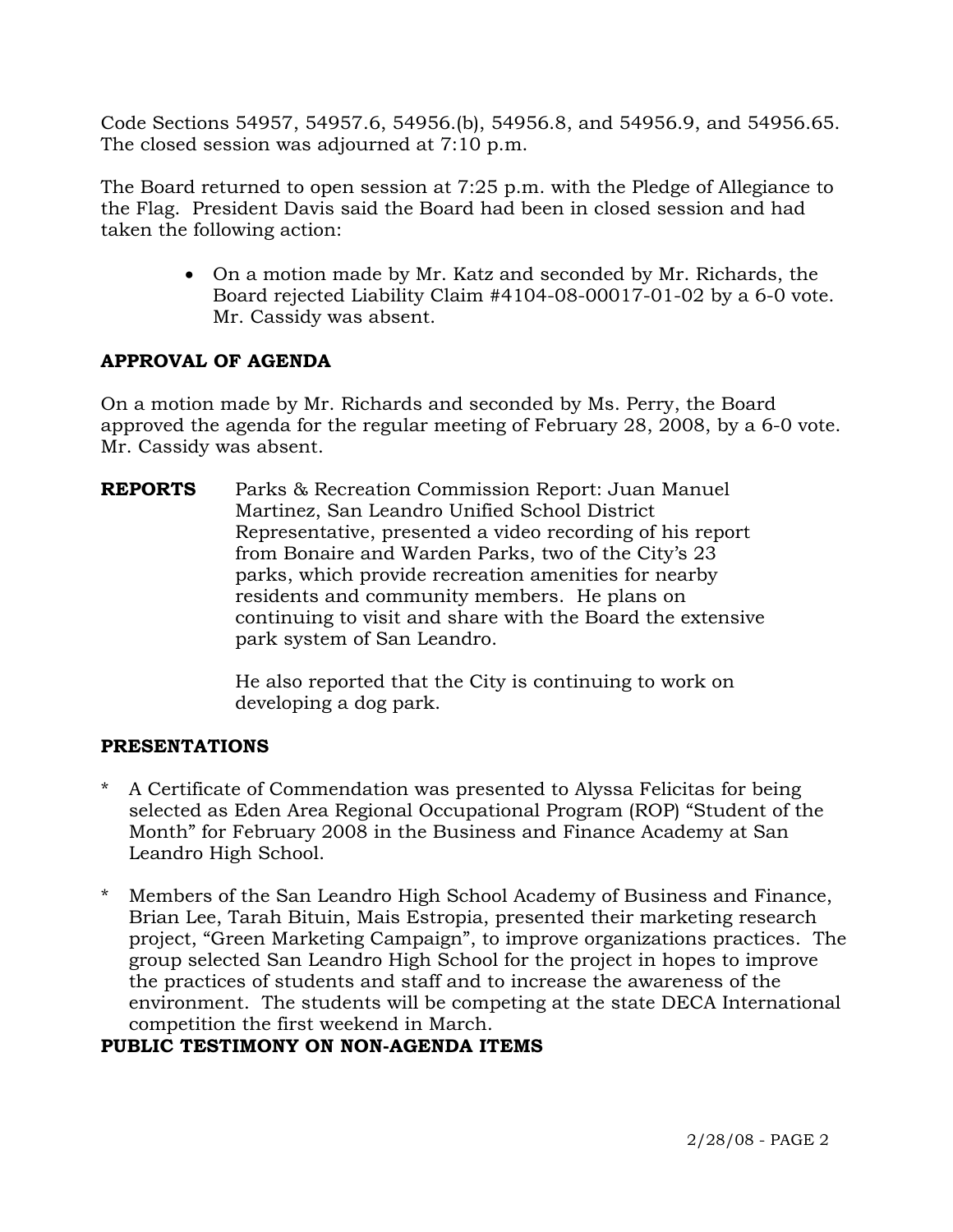- Jon Sherr, SLTA President, reiterated his request to adjust the agenda to accommodate the input of the District stakeholders
- Morgan Mack-Rose voiced her concern to the Board regarding contract negotiations.

# **PUBLIC HEARING**

A public hearing was held regarding Developer Fees.

On a motion made by Mrs. Cutter and seconded by Mrs. Hague, the Board opened the public hearing regarding Developer Fees by 6-0 vote. Mr. Cassidy was absent.

No comments were received from the audience.

On a motion made by Mr. Richards and seconded by Mrs. Hague, the Board closed the public hearing regarding Developer Fees by a 6-0 vote. Mr. Cassidy was absent.

# **ACTION ITEMS**

## Business Operations

4.1-A Resolution #08-10 Increasing School Facilities Development Fees on Residential, Commercial-Industrial Construction Projects

> On a motion made by Ms. Perry and seconded by Mrs. Hague, the Board adopted Resolution #08-10 Increasing School Facilities Development Fee to \$2.97 per sq. ft. for new residential, \$.47 per sq. ft. for commercial-industrial construction projects, and \$.08 per sq. ft for construction of rental self-storage within the boundaries of the San Leandro Unified School District by a 6-0 vote. Mr. Cassidy was absent. Student Board member Fernandes voted yes.

# **REPORTS**

1) Correspondence – Clerk Cutter reported receipt of the following emails between February 19, 2008, and February 28, 2008: From Dara Tom regarding mid year cuts press release; from Jon Sherr regarding time to speak at School Board meeting; from Jeni Engler regarding shadowing program for students entering San Leandro High School; from Tom Morse regarding disappointment with several district issues; from Frank Lynn regarding residency policy; from Carol Ho regarding Block Schedule; from Helene Linchey regarding the vice-principal position at Wilson; from Elena

2/28/08 - PAGE 3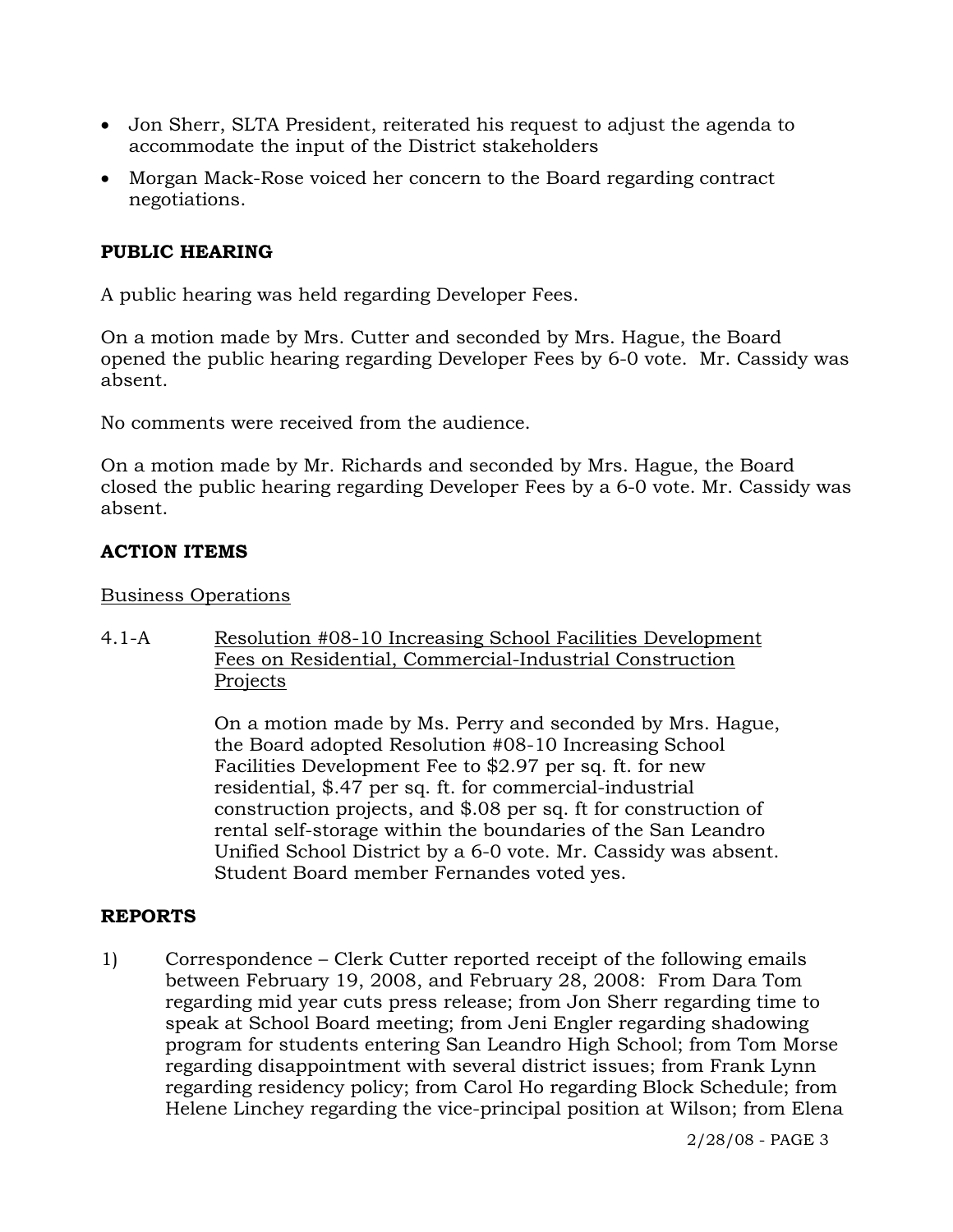Ball regarding the vice-principal position at Wilson; from Cynthia Hicks regarding District/SLTA relations, revenue issues; from Maureen Forney regarding Block Schedule; from Richard Fishbaugh regarding Block Schedule, swimming pool, revenue issues; from Nancy Boissevain regarding an invitation to the Breakfast of Champions March 7, 8:45 a.m.; from 26 teachers at Wilson Elementary regarding the vice principal position at Wilson.

- 2) Student Board Member Report Astrid Fernandes updated the Board on activities at San Leandro High School. Highlights included:
	- ASB is hosting a "3 on 3 March Madness" for students.
	- Cal State East Bay was on campus conducting on-site admissions during Blocks 1 and 2.
	- March 7 is "Breakfast of Champions" where 250 students, who have earned a 4.0 GPA or higher, will be recognized. The breakfast will be held in the cafeteria from 8:45 to 9:30 a.m.
	- Students in the SLAM Academy will continue to fast until the end of the month in support of Cesar Chavez.
	- Spring sports: baseball, softball, swimming, tennis and badminton have begun.
- 3) Superintendent's Report Superintendent Lim announced an upcoming event, "Meet Your Legislators", a forum sponsored by the Peralta District PTA – Serving Alameda County on Thursday, March 6, 2008, from 6:30 p.m. – 9:00 p.m. at the Alameda County Office of Education. Senators Ellen Corbett and Don Perata, and Assemblymembers Mary Hayashi and Alberto Torrico are among some of the invited speakers, along with members of the California State PTA.
- 4) Board Committee Reports
	- Facilities/Technology Mrs. Cutter said she would provide a report at the next Board meeting.
	- Finance Mr. Richards reported that the committee met on February 20 and discussed the Budget Development and Staffing Timeline for 2008-2009 which will be received for information tonight, and, in response to the Governor's proposed 2008-2009 budget, continued their discussion on the budget process.

# **CONSENT ITEMS**

Mrs. Cutter asked that 1.1-C, Approval of Board Minutes for January 24, 2008, be pulled from the Consent Calendar.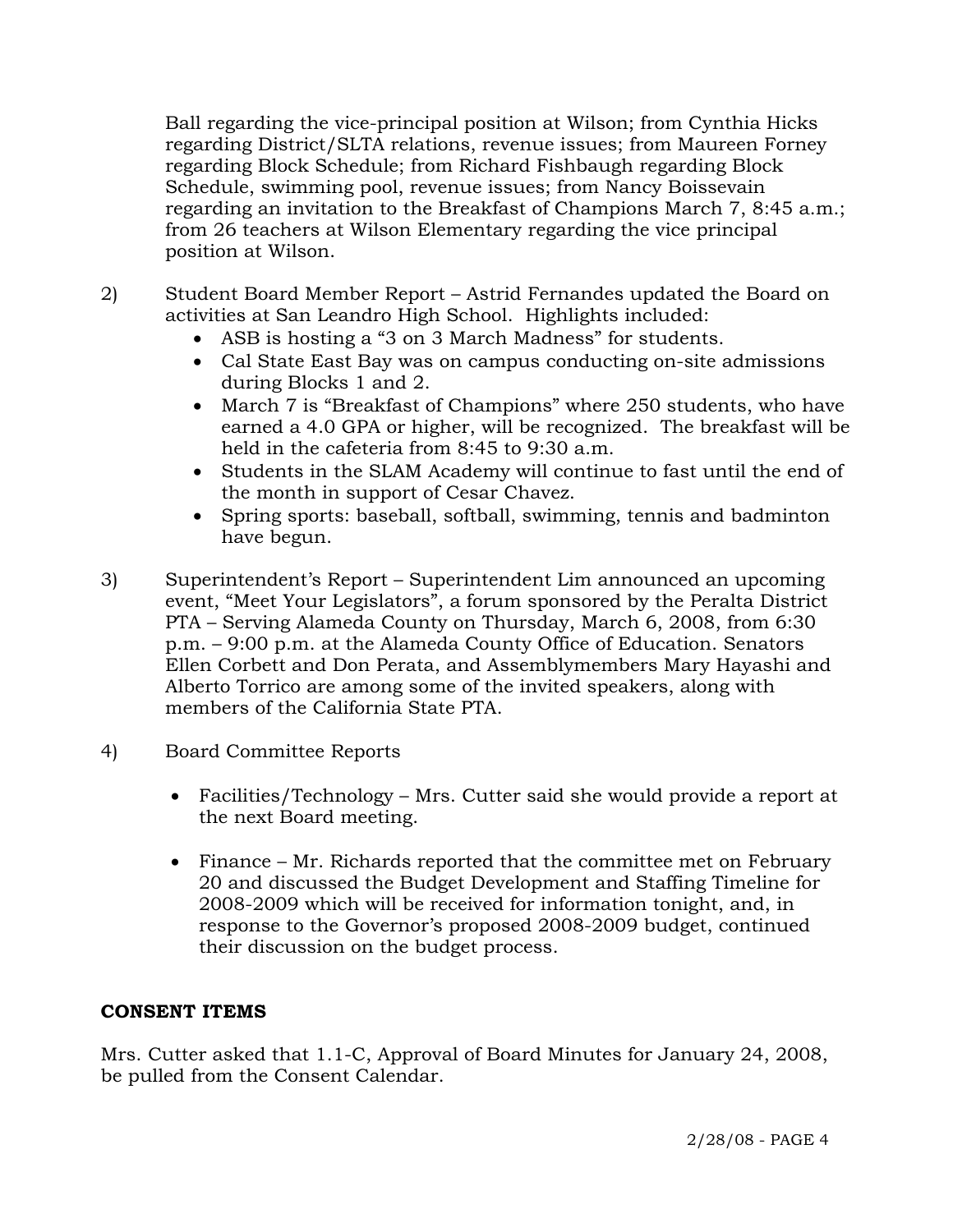### Human Resources

## 2.1-C Acceptance of Personnel Report

## Facilities and Construction

## 5.1-C Notice of Completion for John Muir Middle School Interior Finishes, Lighting Improvement & Gym Renovation: Project No. 05-08

On a motion made by Mr. Richards and seconded by Mrs. Hague, the Board approved the remaining consent items by a 6-0 vote. Mr. Cassidy was absent.

#### General Services

### 1.1-C Approval of Board Minutes – January 24, 2008 pc/mk 6-0

Mrs. Cutter asked that on page 15 under the discussion regarding the portable placements at McKinley and Washington Elementary School, her comments reflect, "that in two years, since the portables at the high school have to be moved anyway, pay the moving costs to transport them to the sites, thus saving the District the ongoing cost of leasing the additional portables at this time."

On a motion made by Mrs. Cutter and seconded by Mr. Katz, the Board approved the Board Minutes of the January 24, 2008, as amended, by a 6-0 vote. Mr. Cassidy was absent.

#### **DISCUSSION ITEMS**

#### Business Operations

#### 4.1-D Update on Ongoing Budget Issues

Staff presented a PowerPoint updating the Board on ongoing budget issues, which included answering follow-up questions from the Board on

- 1. Positions cut in 2003
- 2. Of those positions, which ones have or have not been restored
- 3. Salaries and benefits expenditures for the Board and the Superintendent's Department
- 4. Number of responses from the site based budget discussion at the elementary and middle schools
- 5. What is the potential impact of the 6.5% across the board 2008-2009 District Level Categorical Budget Reduction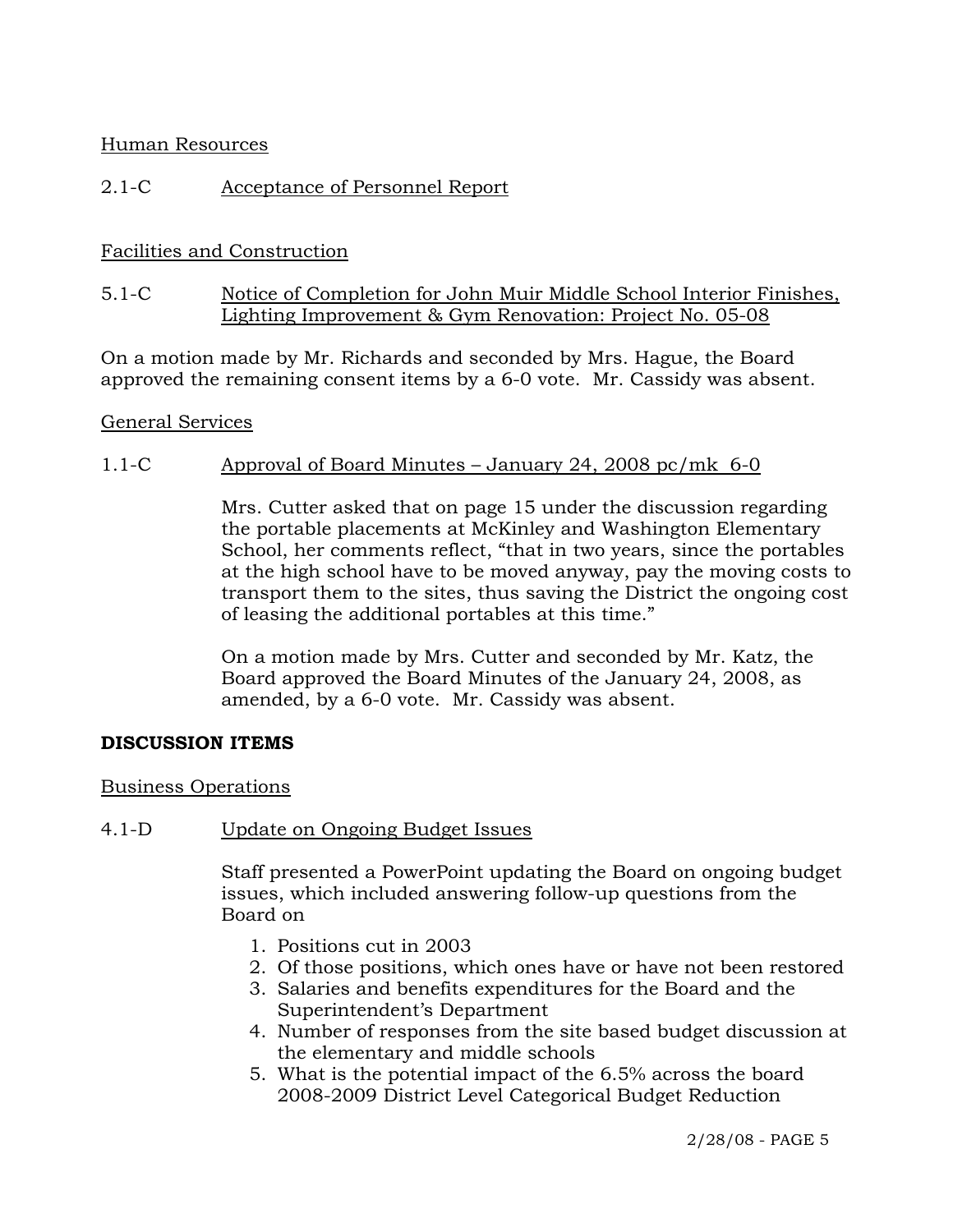Staff recommendations included:

- $\Box$  Maintain K-3 CSR in its current model by absorbing the reduction of \$173,000 into the general fund.
- $\Box$  Increase Special Education contribution by \$282,000 to maintain current level of service to students.
- $\Box$  Continue to closely monitor every dollar spent.
- $\Box$  Set aside the maximum dollar for settlements for all of our employee groups.
- $\Box$  Return on March 6, 2008, with recommended budget reductions for 2008-2009.
- $\Box$  Cautiously minimize staff layoff notices, while ensuring a positive budget certification from the Alameda County Office of Education.

## **PUBLIC COMMENT**

The following union leaders, teachers and parents addressed the Board regarding ongoing budget issues: Jon Sherr, Brian Kennedy, Dan Martin, Ron Cannon, Steve Craig, David Correa, Billy Campbell, Peter Finn, Sharon Cornu, Sean Tobin, Laurie Appling, Richard Styner, Bill Shepard, Glenn P. Brodeur, Leo Ocon, Donna Vinita, Emily Kaplan, Juan M. Martinez, Myles Farrell, and Yvette Buhle Rice.

President Davis thanked all those who provided input, and showed their support. He reiterated that no decision would be made tonight and this item would be carried forward to the March 6 Board meeting for action.

The Board took a break at 9:20 p.m. and returned to open session 9:25 p.m.

General Services

## 1.1-D Discussion on Potential Timeline and Tasks for a Parcel Tax

Mr. Davis reported that an Ad Hoc Committee, comprised of Trustees Katz, Cassidy, and Davis, was formed to discuss and identify key tasks and draft a timeline to complete a Parcel Tax election. The committee met on Monday, February 11, 2008, and was submitting the following draft timeline for a potential Parcel Tax for the November 4, 2008, Election Day to the Board for discussion:

| Date(s)              | Event               | <b>Topics</b>             |
|----------------------|---------------------|---------------------------|
| April 1              | Board Workshop #1   | Measure A Lessons Learned |
|                      |                     | Possible Survey Questions |
| April 15             | Board Workshop #2   | <b>Taxing Models</b>      |
|                      |                     | Structure                 |
| May 5 and/or May 7   | Possible Site Mtgs. |                           |
| May 19 and/or May 21 | Possible Site Mtgs. |                           |
| May 22 to June 17    | Survey              |                           |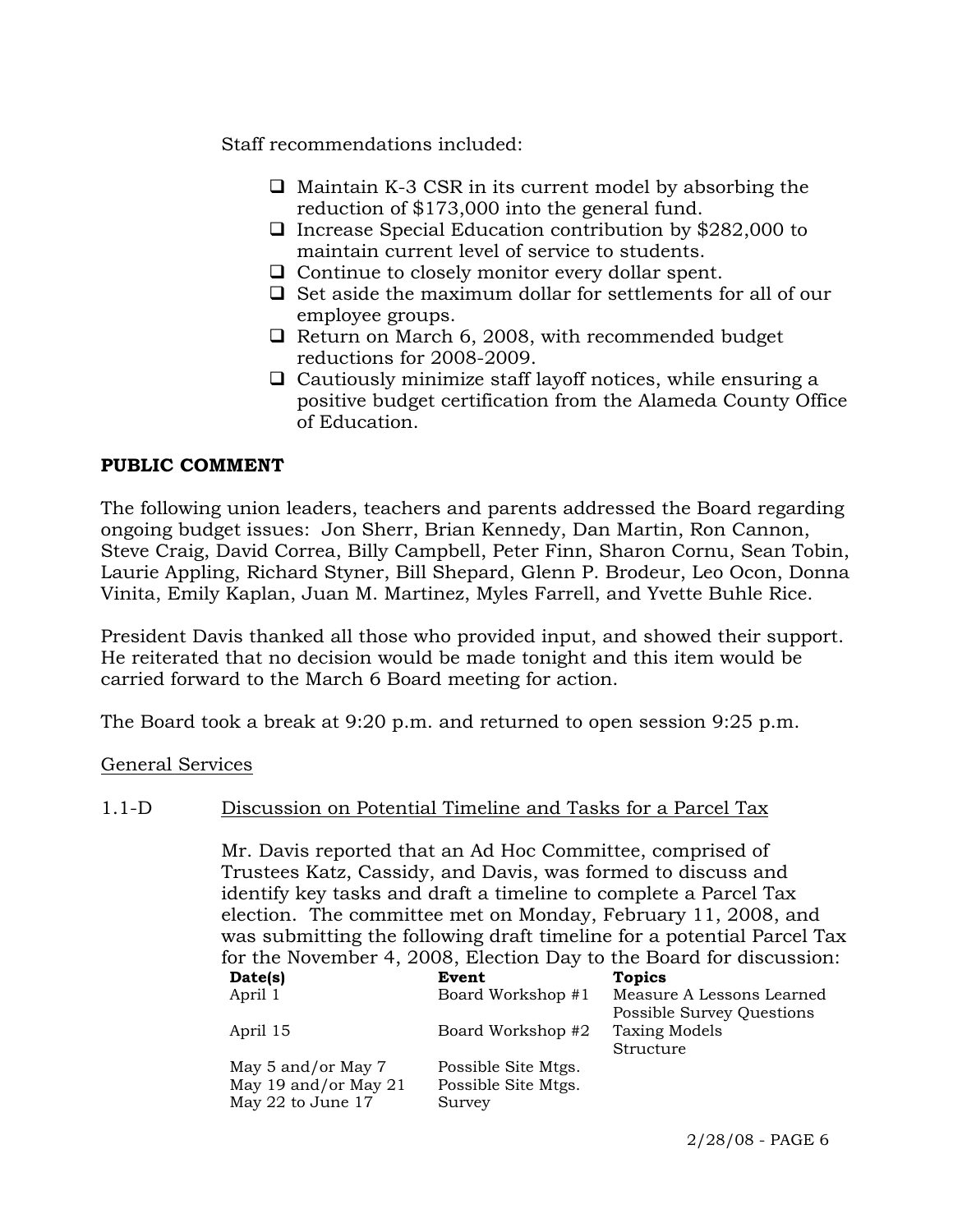| July 15    | Board Meeting        | Approve Parcel Tax for Ballot |
|------------|----------------------|-------------------------------|
| August 6   | Last Date to approve |                               |
|            | Parcel Tax           |                               |
| August 8   | Parcel Tax Deadline  |                               |
|            | to County            |                               |
| November 4 | Election Day         |                               |

## **PUBLIC COMMENT**

• Rich Fishbaugh and Billy Campbell, Teamsters Shop Steward, addressed the Board in support of a Parcel Tax.

Following the discussion, the Board decided it would be a good idea to have Brad Senden from The Center for Community Opinion, who conducted the last community survey, come and share his thoughts and survey options before the Board proceeds with their first workshop in April. It was noted that the Superintendent had been in contact with Mr. Senden, and he would be available on March 13; however, because of the upcoming budget issues planned for that meeting, the Board determined it would be better to focus on this issue at a Special Board meeting.

## **INFORMATION ITEMS**

## Business Operations

4.1-I Miscellaneous Receipts

Miscellaneous receipts in the amount of \$8,168,859.98 for November 2007 and receipts in the amount of \$16,342,083.08 for December 2007 have been deposited in the Treasure of Alameda County

4.2-I Budget Development and Staffing Timelines for FY 2008-2009

The Board received for information and review the Budget Development and Staff Timeline for FY 2008-2009.

# **ADDITIONAL SUGGESTIONS AND COMMENTS FROM BOARD MEMBERS**

• Ms. Perry reported that she attended the Districtwide DELAC meeting, and the African American Parent meeting at Bancroft where representatives from Chabot College and Cal State East Bay provided information and resources. Both institutions will be offering on-site registration for those students who will be attending the African American Student Day on March 1 at Cal State East Bay.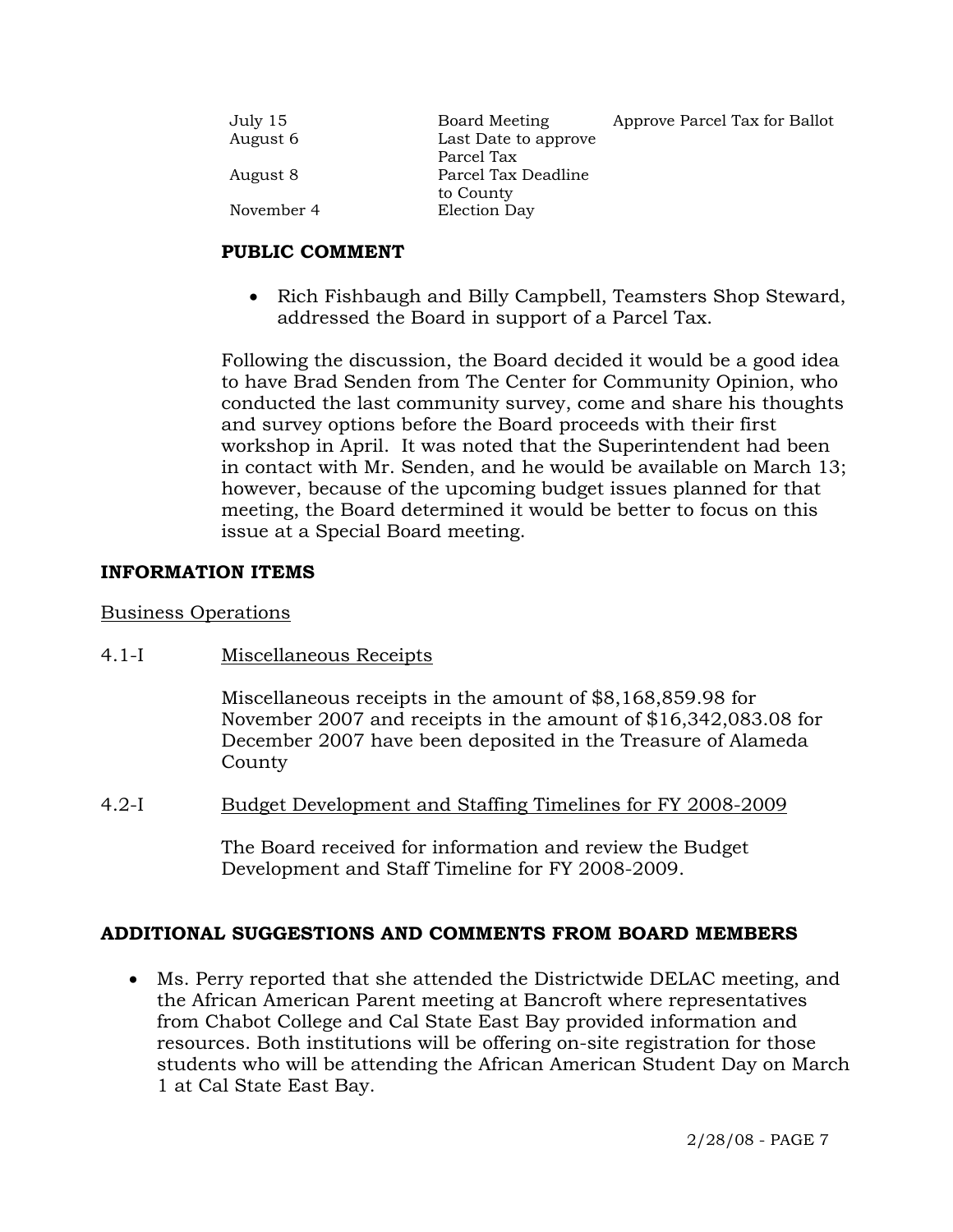She attended the DATE meeting and will provide a report at the next meeting. Ms. Perry also reported that she has a CSBA press kit that focuses on our advocacy roles and will be passing it on to the Advocacy Committee.

• Mr. Davis attended McKinley's 90th Birthday with several other Board members.